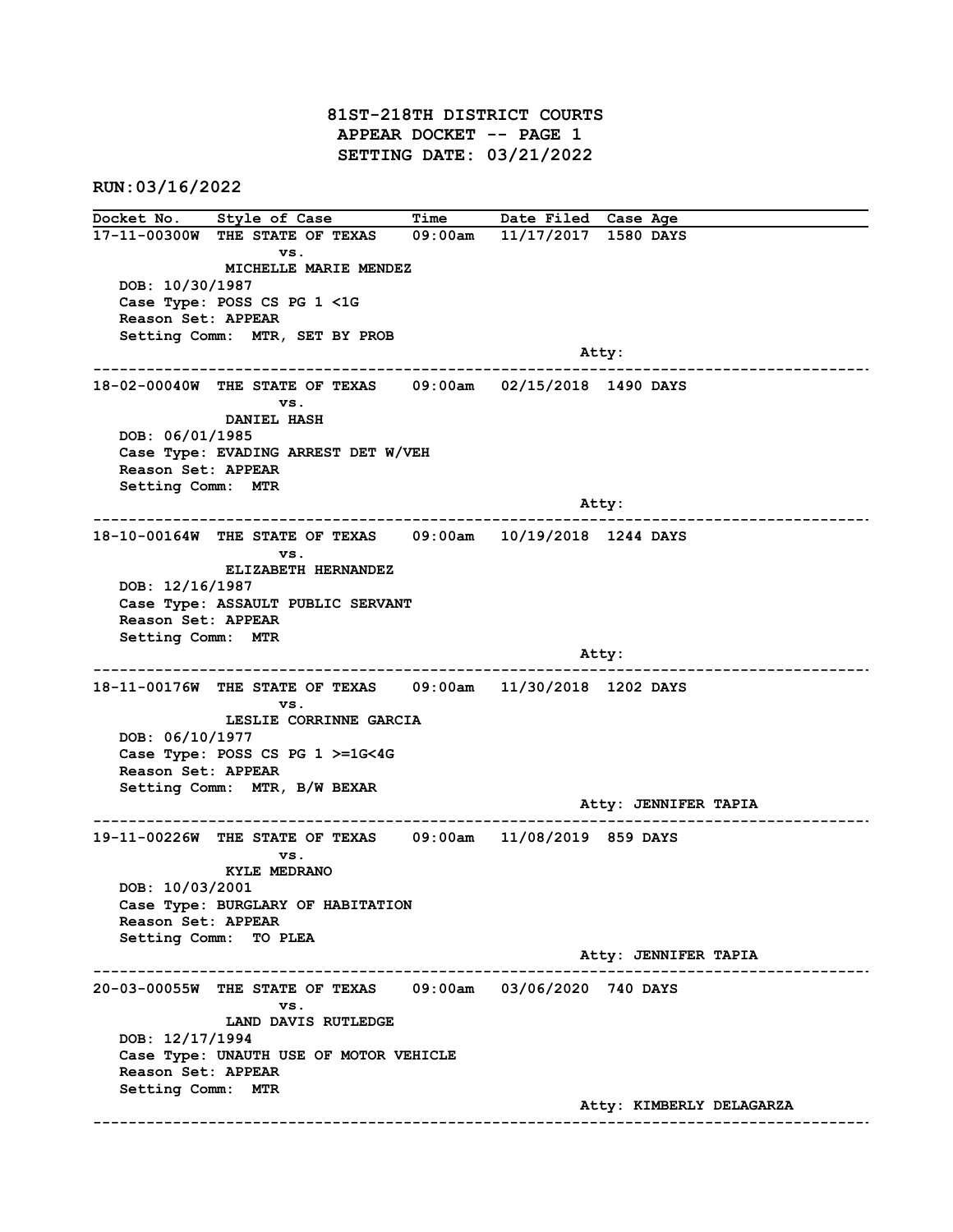## 81ST-218TH DISTRICT COURTS APPEAR DOCKET -- PAGE 2 SETTING DATE: 03/21/2022

RUN:03/16/2022

Docket No. Style of Case Time Date Filed Case Age 20-05-00121W THE STATE OF TEXAS 09:00am 05/08/2020 677 DAYS vs. CHRISTOPHER R RODRIGUEZ DOB: 08/15/1990 Case Type: ASSAULT PUBLIC SERVANT Reason Set: APPEAR Setting Comm: MTR, SET BY PROB Atty: ------------------------------------------------------------------------------------------------------------------------ 20-05-00124W THE STATE OF TEXAS 09:00am 05/08/2020 677 DAYS vs. LAND DAVIS RUTLEDGE DOB: 12/17/1991 Case Type: UNAUTH USE OF MOTOR VEHICLE Reason Set: APPEAR Setting Comm: MTR Atty: KIMBERLY DELAGARZA ------------------------------------------------------------------------------------------------------------------------ 20-08-00165W THE STATE OF TEXAS vs. KYLE MEDRANO DOB: 10/03/2001 Case Type: BURGLARY OF BUILDING Reason Set: APPEAR Setting Comm: TO PLEA Atty: JENNIFER TAPIA ------------------------------------------------------------------------------------------------------------------------ 20-08-00171W THE STATE OF TEXAS 09:00am 08/14/2020 579 DAYS vs. KYLE MEDRANO DOB: 10/03/2001 Case Type: UNAUTH USE OF MOTOR VEHICLE Reason Set: APPEAR Setting Comm: TO PLEA Atty: JENNIFER TAPIA ------------------------------------------------------------------------------------------------------------------------ 21-01-00006W THE STATE OF TEXAS 09:00am 01/28/2021 412 DAYS vs. AUDIE HOWELL, JR. DOB: 10/11/1991 Case Type: ASSAULT PUBLIC SERVANT Reason Set: APPEAR Setting Comm: TO PLEA Atty: DANIEL RODRIGUEZ ------------------------------------------------------------------------------------------------------------------------ 21-01-00012W THE STATE OF TEXAS 09:00am 01/28/2021 412 DAYS vs. BERNABE NAVARRETTE DOB: 02/18/1983 Case Type: INJ CHILD/ELDERLY/DISABLED RECKLESS BI/MENTAL Reason Set: APPEAR Setting Comm: ARR. Atty: ------------------------------------------------------------------------------------------------------------------------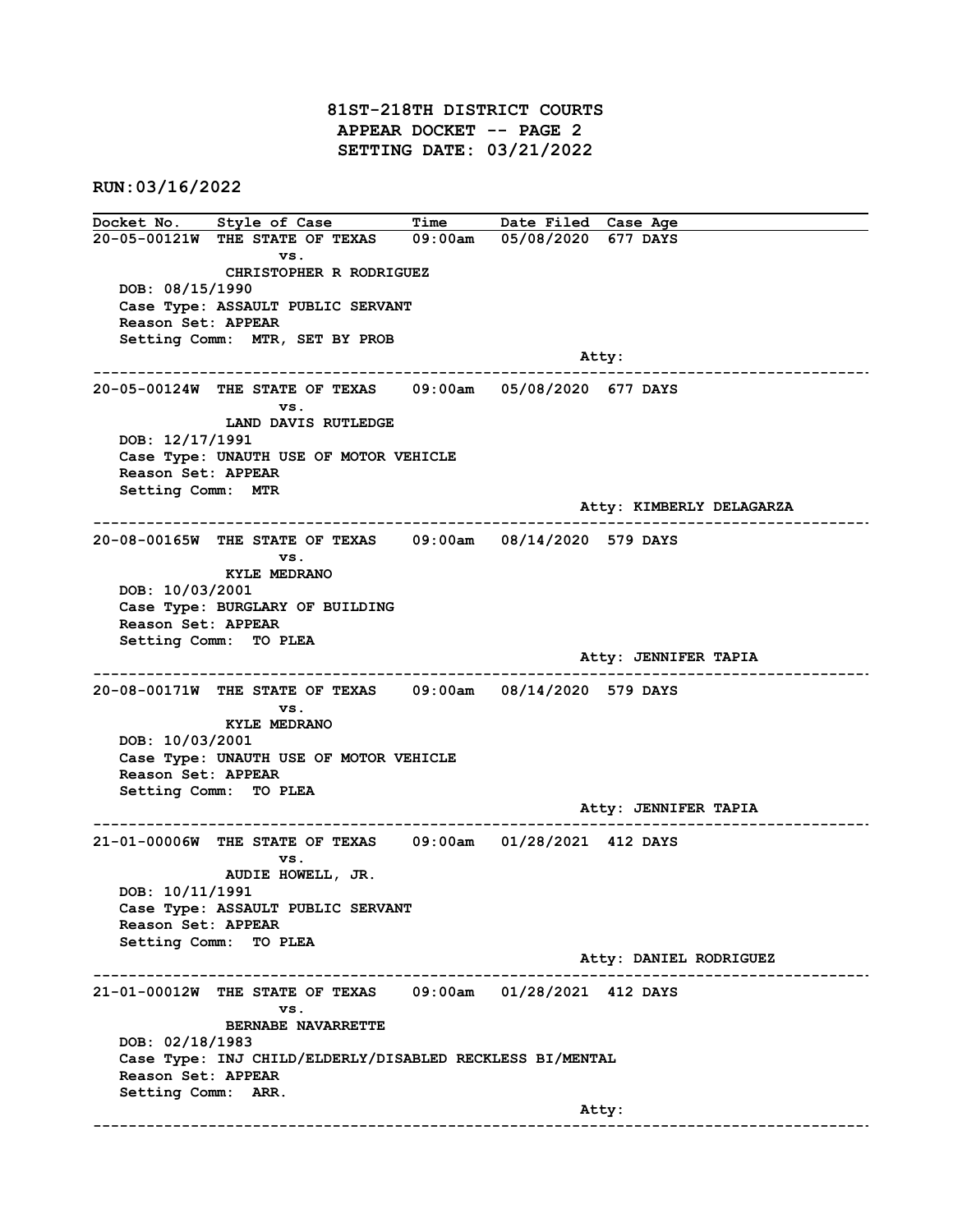81ST-218TH DISTRICT COURTS APPEAR DOCKET -- PAGE 3 SETTING DATE: 03/21/2022

RUN:03/16/2022

Docket No. Style of Case Time Date Filed Case Age 21-01-00019W THE STATE OF TEXAS 09:00am 01/28/2021 412 DAYS vs. CHAD W. SPENCE DOB: 10/20/1984 Case Type: EVADING ARREST WITH VEHICLE Reason Set: APPEAR Setting Comm: SENTENCING Atty: TRLA PDO ------------------------------------------------------------------------------------------------------------------------ 21-01-00024W THE STATE OF TEXAS 09:00am 01/28/2021 412 DAYS vs. MARK A. COLLIER DOB: 02/05/1959 Case Type: FORGERY FINANCIAL INSTR <\$100 ENH IAT Reason Set: APPEAR Setting Comm: NEEDS DATES;B/W (BEXAR) Atty: TRLA PDO ------------------------------------------------------------------------------------------------------------------------  $21-03-00065$ W THE STATE OF TEXAS vs. CHAD WADE SPENCE DOB: 10/20/1984 Case Type: MAN DEL CS PG 1 >=4G<200G Reason Set: APPEAR Setting Comm: PT, DEPENDING OUTCOME OF TRIAL 21-01-00019W Atty: TRLA PDO ------------------------------------------------------------------------------------------------------------------------ 21-04-00090W THE STATE OF TEXAS 09:00am 04/16/2021 334 DAYS vs. LAND DAVIS RUTLEDGE DOB: 12/17/1994 Case Type: THEFT PROP >=\$2,500<\$30K Reason Set: APPEAR Setting Comm: MTR Atty: KIMBERLY DELAGARZA ------------------------------------------------------------------------------------------------------------------------ 21-05-00110W THE STATE OF TEXAS 09:00am 05/14/2021 306 DAYS vs. KAITLIN ARLENE SANCHEZ DOB: 04/13/2002 Case Type: POSS CS PG 1 <1G Reason Set: APPEAR Setting Comm: MTR, SET BY PROB Atty: ------------------------------------------------------------------------------------------------------------------------ 21-11-00231W THE STATE OF TEXAS 09:00am 11/12/2021 124 DAYS vs. NICHOLAS CARL UHLIG DOB: 11/11/1982 Case Type: BURGLARY OF HABITATION Reason Set: APPEAR Setting Comm: MON COMP Atty: TRLA PDO ------------------------------------------------------------------------------------------------------------------------